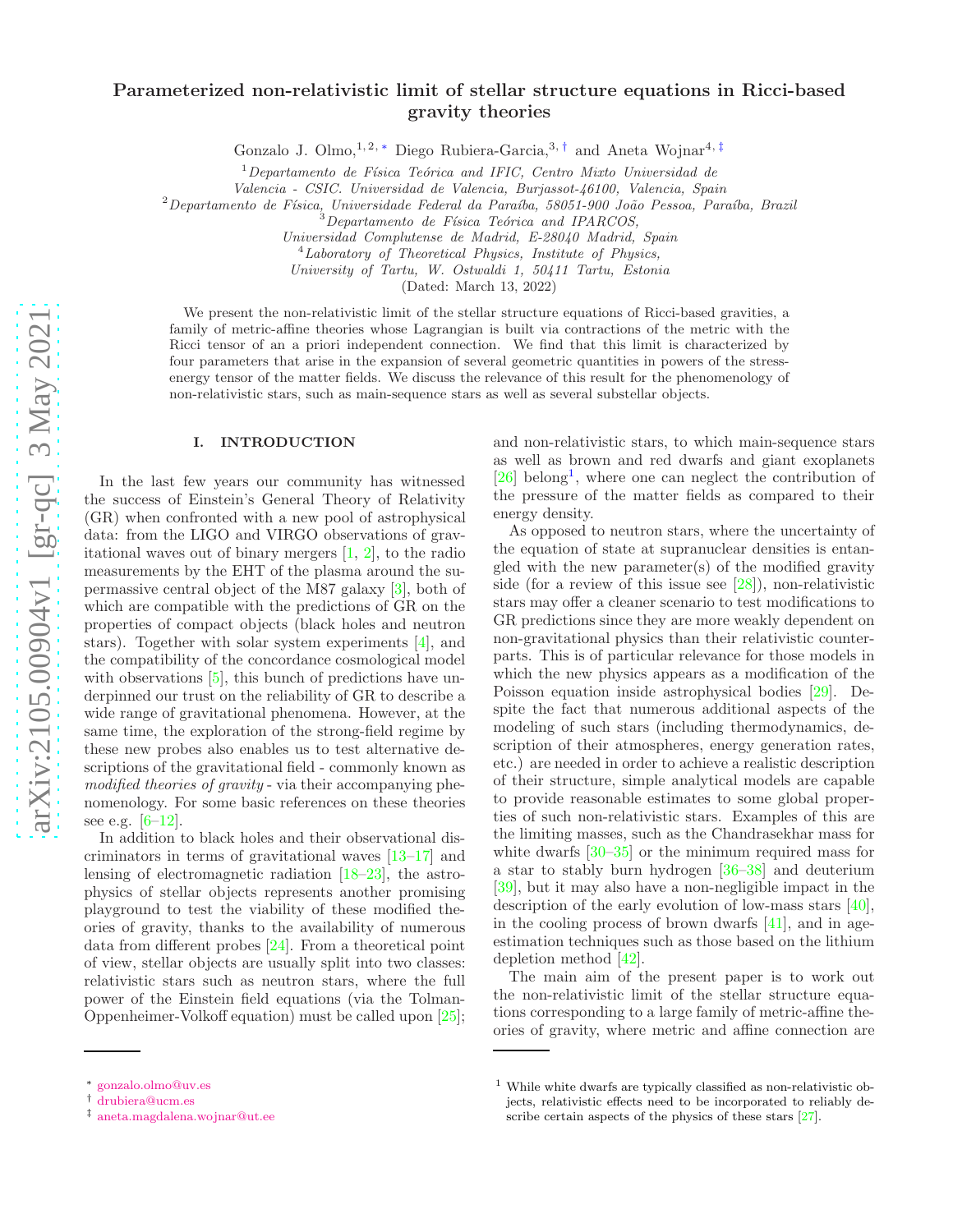regarded as independent entities [\[43\]](#page-6-25). More specifically, our target are those theories built as scalar functions of the metric and the Ricci tensor of the affine connection (Ricci-based gravities, or RBGs for short [\[44](#page-6-26)]). The interest in this family of theories lies on the fact that their vacuum dynamics is exactly that of GR (plus a cosmological constant term, which is usually neglected in stellar structure models), which allows (most of) them to automatically pass both solar system experiments and gravitational wave observations so far, while the non-trivial role played by the connection induces new non-linearities engendered by the matter fields inside astrophysical bodies [\[45](#page-6-27)]. This has important consequences for the predictions of these theories regarding the above aspects of non-relativistic stars, as illustrated by some applications of specific theories recently worked out in the literature, such as the minimum main sequence mass of quadratic  $f(R)$  gravity [\[46\]](#page-6-28), or the minimum deuterium burning mass for Eddington-inspired Born-Infeld gravity (EiBI, [\[39\]](#page-6-20)), which have allowed to place constraints on the parameters of these theories.

In this work we shall show that the non-relativistic limit of the whole RBG family can be fully characterized in terms of four parameters associated to the expansion in powers of the stress-energy tensor of the matter fields, two of which belong to the shape of the RBG Lagrangian density, and the other two to the deformation matrix that relates the Einstein and RBG frame metrics of the corresponding field equations. From the general expression that we obtain, those of  $f(R)$  and EiBI gravity are easily obtained, which provides a consistency check of our results. We shall discuss some prospects for applications of this non-relativistic limit of RBGs inside astrophysical bodies.

## II. RICCI-BASED GRAVITY THEORIES

#### A. Action and field equations

The class of RBG theories is defined by the action

<span id="page-1-0"></span>
$$
S = \int d^4x \sqrt{-g} \mathcal{L}_G(g_{\mu\nu}, R_{\mu\nu}) + \mathcal{S}_m(g_{\mu\nu}, \psi_m) , \qquad (1)
$$

where g is the determinant of the space-time metric  $g_{\mu\nu}$ , the Ricci tensor  $R_{\mu\nu}$  is built out solely with the affine connection  $\Gamma \equiv \Gamma_{\mu\nu}^{\lambda}$ , which is independent of the metric (Palatini or metric-affine approach), while the gravitational Lagrangian  $\mathcal{L}_G$  is a scalar function built out of powers of traces of the object  $M^{\mu\nu}_{\nu} \equiv g^{\mu\alpha} R_{\alpha\nu}$ . As for the matter sector,  $S_m = \int d^4x \sqrt{-g} \mathcal{L}_m(g_{\mu\nu}, \psi_m)$ , it is assumed to be minimally coupled to the metric, with  $\psi_m$ denoting collectively the matter fields. In this action we have neglected the role of torsion (the antisymmetric part of the connection), since for minimally coupled bosonic fields it trivializes [\[47\]](#page-6-29), and the antisymmetric part of the Ricci tensor, to safeguard the theory against potential ghost-like instabilities [\[48](#page-6-30), [49\]](#page-6-31). Defined this way, the RBG family includes some well known theories, such as GR itself,  $f(R)$  gravity, quadratic gravity, as well as EiBI gravity and many of its extensions [\[11](#page-6-32)].

It has been shown elsewhere (see for instance Ref.[\[11](#page-6-32)]) that the field equations of the action [\(1\)](#page-1-0) admit a representation of the form

<span id="page-1-1"></span>
$$
G^{\mu}{}_{\nu}(q) = \frac{\kappa^2}{|\hat{\Omega}|^{1/2}} \left( T^{\mu}{}_{\nu} - \delta^{\mu}_{\nu} \left( \mathcal{L}_G + \frac{T}{2} \right) \right) , \quad (2)
$$

where  $T_{\mu\nu} = -\frac{2}{\sqrt{-g}} \frac{\partial \mathcal{L}_m}{\partial g^{\mu\nu}}$  is the energy-momentum tensor of the matter fields with T its trace, while  $G^{\mu}{}_{\nu}(q)$  is the Einstein tensor associated to a new rank-two tensor  $q_{\mu\nu}$ such that the connection  $\Gamma$  is Levi-Civita of it, that is,  $\nabla^{\Gamma}_{\mu}(\sqrt{-q}q^{\alpha\beta})=0.$  For any RBG this tensor is related to the space-time metric  $g_{\mu\nu}$  via the fundamental relation

<span id="page-1-3"></span>
$$
q_{\mu\nu} = g_{\mu\alpha} \Omega^{\alpha}{}_{\nu} , \qquad (3)
$$

where the *deformation matrix*  $\Omega^{\alpha}{}_{\nu}$  (whose determinant is denoted by vertical bars) depends on the particular  $\mathcal{L}_G$  chosen, but it can always be expressed on-shell (as so does  $\mathcal{L}_G$  itself) as a function of the matter fields and (possibly) the space-time metric too. The representation [\(2\)](#page-1-1) also reinforces the fact that the RBG field equations are second-order and that in vacuum,  $T_{\mu}^{\nu} = 0$ , these equations and their solutions boil down to their GR counterparts. Therefore, no extra degrees of freedom (beyond the usual two polarizations of the gravitational field) are propagated in these theories.

# B. The two frames of RBGs and the mapping equations

The resemblance of the representation [\(2\)](#page-1-1) with the usual GR field equations strongly suggests that an Einstein frame should also be possible, that is [\[50\]](#page-6-33)

<span id="page-1-2"></span>
$$
G^{\mu}{}_{\nu}(q) = \kappa^2 \tilde{T}^{\mu}{}_{\nu}(q) , \qquad (4)
$$

where  $\tilde{T}^{\mu}{}_{\nu}(q)$  would be the energy-momentum tensor of some new matter Lagrangian density  $\mathcal{\tilde{L}}_m(q_{\mu\nu}, \tilde{\psi}_m)$ , built of the same type of fields as the original  $T^{\mu}{}_{\nu}(g)$ , but with a different functional dependence. For this representation to work, one needs to systematically remove all dependencies on the space-time metric  $g_{\mu\nu}$  in favour of those of  $q_{\mu\nu}$ . This intuitive idea was given explicit support and internal consistence in a series of works by some of us  $[44, 51, 52]$  $[44, 51, 52]$  $[44, 51, 52]$  $[44, 51, 52]$ . The most general case for the matter sector studied so far considers an anisotropic fluid (which is suitable for stellar structure modelling), whose energy-momentum tensor can be written, in terms of the space-time metric, as

$$
T^{\mu}{}_{\nu}(g) = (\rho + p_{\perp}) u^{\mu} u_{\nu} + p_{\perp} \delta^{\mu}_{\nu} + (p_r - p_{\perp}) \chi^{\mu} \chi_{\nu} , (5)
$$

where  $\rho$  is the energy density, and  $p_r$  and  $p_\perp$  the radial and tangential pressures, respectively, and we have introduced the unit time-like  $g^{\mu\nu}u_{\mu}u_{\nu} = -1$  and space-like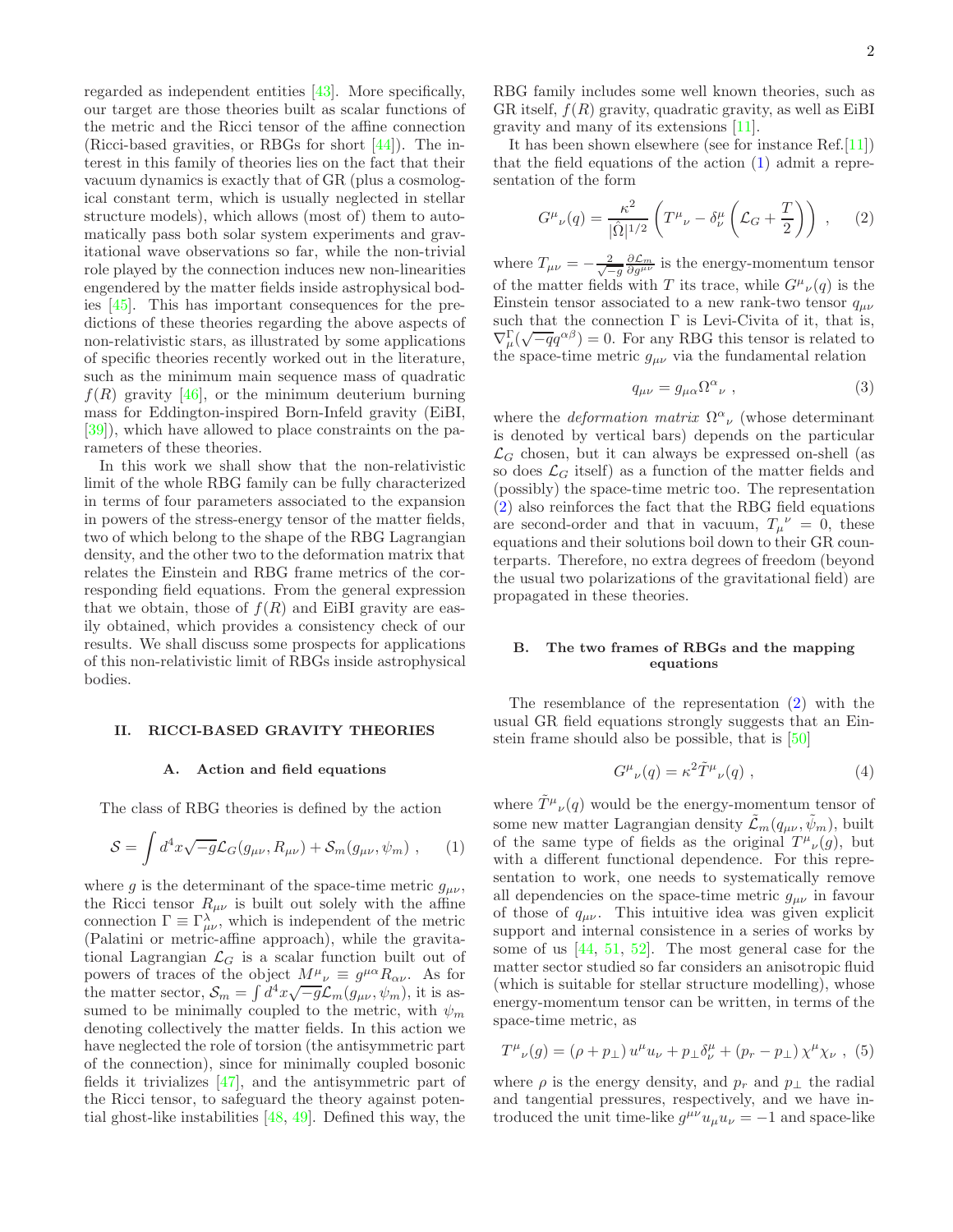$g^{\mu\nu}\chi_{\mu}\chi_{\nu} = +1$  vectors, respectively. Note that in a comoving frame this energy-momentum tensor can simply be expressed as  $T^{\mu}{}_{\nu} = \text{diag}(-\rho, p_r, p_{\perp}, p_{\perp}).$ 

In the GR frame, the corresponding energy-momentum tensor reads formally the same

$$
\tilde{T}^{\mu}{}_{\nu}(q) = (\tilde{\rho} + \tilde{p}_{\perp}) v^{\mu} v_{v} + \tilde{p}_{\perp} \delta^{\mu}_{\nu} + (\tilde{p}_{r} - \tilde{p}_{\perp}) \xi^{\mu} \xi_{v} , \quad (6)
$$

with new energy density  $\tilde{\rho}$  and radial  $\tilde{p}_r$  and tangential  $\tilde{p}_{\perp}$  pressures, and unit time-like  $q^{\mu\nu}v_{\mu}v_{\nu} = -1$  and space-like  $q^{\mu\nu}\xi_{\mu}\xi_{\nu} = +1$  vectors. Comparing the representations [\(2\)](#page-1-1) and [\(4\)](#page-1-2) of the field equations one finds that the energy density and pressures of the two fluids must be related as

<span id="page-2-0"></span>
$$
\tilde{p}_{\perp} = \frac{1}{|\hat{\Omega}|^{1/2}} \left[ \frac{\rho - p_r}{2} - \mathcal{L}_G \right] \tag{7}
$$

$$
\tilde{\rho} + \tilde{p}_{\perp} = \frac{\rho + p_{\perp}}{|\hat{\Omega}|^{1/2}} \tag{8}
$$

$$
\tilde{p}_r - \tilde{p}_\perp = \frac{p_r - p_\perp}{|\hat{\Omega}|^{1/2}} \,, \tag{9}
$$

which shall be called hereafter the *mapping equations* between the two frames. Given that the determinant of the deformation matrix,  $|\hat{\Omega}| \equiv |\hat{\Omega}|(T^{\mu}{}_{\nu}, g_{\mu\nu}),$  is a function of  $\rho$ ,  $p_r$ , and  $p_\perp$ , these equations establish a correspondence between GR coupled to some anisotropic fluid (tilded variables) and a given RBG coupled to another anisotropic fluid (untilded variables). Moreover, this correspondence can be used to obtain solutions of the latter starting from a seed solution of the former using purely algebraic transformations, as explicitly verified in Refs. [\[51,](#page-6-34) [52](#page-6-35)] with concrete examples. Besides their obvious interest for the sake of finding analytic solutions of physical interest of modified gravity [\[53\]](#page-6-36), the mapping equations also allow us to carry out formal manipulations to handle specific systems, as the one of (the newtonian limit of) stellar structure considered in this work.

## III. PARAMETERIZED NON-RELATIVISTIC LIMIT OF RBGS

For the analysis of non-relativistic stars (and relativistic stars alike) one typically neglects anisotropies, whose estimated effects in realistic scenarios are (assumed to be) smaller than other degeneracies/unknowns (see how-ever [\[54](#page-6-37)]). Thus we can set  $p_{\perp} = p_r = p$  and  $\tilde{p}_{\perp} = \tilde{p}_r = \tilde{p}$ to obtain a perfect fluid on both frames:

<span id="page-2-2"></span>
$$
T^{\mu}_{\ \nu} = (\rho + p) u^{\mu} u_{\nu} + p \delta^{\mu}_{\nu} \tag{10}
$$

$$
\tilde{T}^{\mu}{}_{\nu} = (\tilde{\rho} + \tilde{p}) v^{\mu} v_{v} + \tilde{p} \delta^{\mu}_{\nu} , \qquad (11)
$$

such that the mapping equations  $(7)$ ,  $(8)$  and  $(9)$  boil down to

<span id="page-2-1"></span>
$$
\tilde{p} = \frac{1}{|\Omega|^{1/2}} \left[ \frac{\rho - p}{2} - \mathcal{L}_G \right] \tag{12}
$$

$$
\tilde{\rho} + \tilde{p} = \frac{\rho + p}{|\Omega|^{1/2}} \ . \tag{13}
$$

In order to proceed further, we must find a representation of the deformation matrix  $\Omega^{\mu}{}_{\nu}$ . Since this quantity is a nonlinear function of the energy-momentum tensor, it can be formally written as

$$
\Omega^{\mu}{}_{\nu} = \delta^{\mu}_{\nu} + \sum_{n=1}^{\infty} \sum_{i_n=0}^{3} c_{(n,i_n)} (T^{(n,i_n)})^{\mu}{}_{\nu}
$$
 (14)

where the  $(T^{(n,i_n)})^{\mu}{}_{\nu}$  represent tensor structures that can be built with  $n$  powers of the energy-momentum tensor [\[55\]](#page-6-38). The zeroth order term  $\delta^{\mu}_{\nu}$  simply indicates that in vacuum one recovers the GR dynamics. Given the simplicity of  $(12)$  and  $(13)$ , it is easy to see that these infinite sums must boil down to

$$
\Omega^{\mu}{}_{\nu} = A \delta^{\mu}_{\nu} + B u^{\mu} u_{\nu} \ , \qquad (15)
$$

using the RBG frame variables, with  $A$  and  $B$  being some functions of  $\rho$  and  $p$ , or to

$$
\Omega^{\mu}{}_{\nu} = \tilde{A}\delta^{\mu}_{\nu} + \tilde{B}v^{\mu}v_{\nu} \tag{16}
$$

if we employ the GR frame variables instead, with  $\tilde{A}$  and B some functions of  $\tilde{\rho}$  and  $\tilde{p}$ . Focusing on the zeroth and first order contributions, which will be the dominant terms in a perturbative expansion, we get

<span id="page-2-5"></span>
$$
\Omega^{\mu}{}_{\nu} \approx \delta^{\mu}_{\nu} + \alpha T \delta^{\mu}_{\nu} + \beta T^{\mu}{}_{\nu}
$$
  
=  $(1 + \alpha (3p - \rho) + \beta p) \delta^{\mu}_{\nu} + \beta (\rho + p) u^{\mu} u_{\nu}$ , (17)

where we have made use of the equality  $T = -\rho + 3p$  and suitably rearranged terms. In the non-relativistic limit,  $p \ll \rho$ , the components of this matrix read explicitly as  $(i = 1, 2, 3)$ 

<span id="page-2-4"></span>
$$
\Omega^t{}_t = 1 - (\alpha + \beta)\rho \ ; \ \Omega^i{}_i = 1 - \alpha\rho \ , \tag{18}
$$

and hereafter we shall refer to this limit and neglect contributions in p (unless explicitly stated) as compared to those in  $\rho$  (at the same order). Since this matrix is diagonal, the computation of the determinant  $|\Omega|$  is straightforward:

<span id="page-2-3"></span>
$$
|\Omega|^{1/2} = (\Omega^t{}_t)^{1/2} (\Omega^i{}_i)^{3/2} = 1 - \left(2\alpha + \frac{\beta}{2}\right)\rho . \tag{19}
$$

Let us point out that similar expressions for  $\Omega^{\mu}{}_{\nu}$  and its determinant can be written in the GR frame (tilted variables) just by adding tildes to all the constants and functions. Then the mapping equations  $(12)$  and  $(13)$ will provide the correspondence between the functions in both representations. Using one of them or the other is thus just a matter of convenience for each specific computation, though at the end of the day the physical result has to be written in terms of the physical variables (that is, the untilded ones).

Now we need to find a similar expansion for the gravitational Lagrangian  $\mathcal{L}_G$ . Since it is a scalar quantity, in general, it can be expanded as an infinite series of traces of the objects  $(T^{(n,i_n)})^{\mu}{}_{\nu}$ . Likewise for  $\Omega^{\mu}{}_{\nu}$ , retaining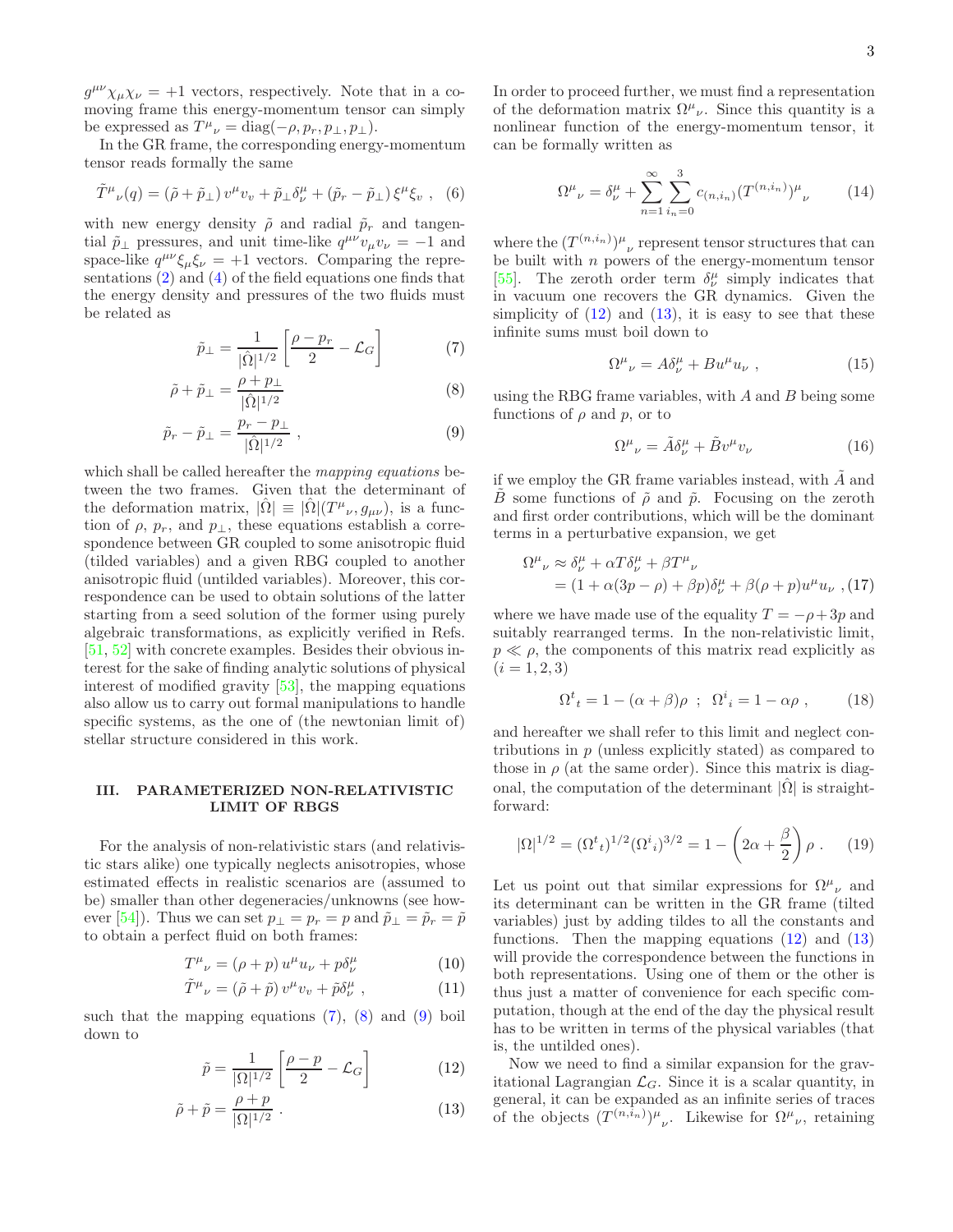terms up to quadratic order in this series yields the re-sult<sup>[2](#page-3-0)</sup>

<span id="page-3-6"></span>
$$
\mathcal{L}_G = -\frac{1}{2\kappa^2} \left( \kappa^2 T + \gamma T^\mu{}_\alpha T^\alpha{}_\mu + \delta T^2 \right) , \qquad (20)
$$

where we have inserted a factor  $\kappa^2$  in the first term to identify it as the GR relation between the curvature scalar and the trace of the energy-momentum tensor. The other two terms yield the RBG corrections at quadratic order in the energy-momentum tensor and its trace, where we stress that for dimensional consistency the parameters  $(\gamma, \delta)$  must have implicit  $\kappa^4$  factors. For the perfect fluid energy-momentum tensor [\(10\)](#page-2-2) this expression becomes, for non-relativistic fields:

$$
\mathcal{L}_G \approx \frac{\rho - 3p}{2} - \frac{(\gamma + \delta)\rho^2}{2\kappa^2} \,,\tag{21}
$$

where for the moment we have kept the term linear in  $p$ but neglected one in  $\rho \cdot p$  and another in  $p^2$ , as they are assumed to be smaller than the one quadratic in  $\rho$ .

Having under control the main objects on the righthand-side of the mapping equations  $(12)$  and  $(13)$ , the next step in our analysis is to cast the field equations for stellar structure (the TOV equations). From the GR representation [\(4\)](#page-1-2), such equations are found from the conservation of the energy-momentum tensor (as follows from the fulfillment of Bianchi's identities in [\(4\)](#page-1-2)),  $\nabla_{\mu}\tilde{T}^{\mu}_{\nu}(q) = 0$ , which, for a static, spherically symmetric metric,  $ds_q^2 = q_{tt}dt^2 + q_{xx}dx^2 + x^2d\Omega^2$ , yields

$$
\tilde{p}_x = -(\tilde{\rho} + \tilde{p}) \frac{q^{tt}}{2} \partial_x q_{tt} . \qquad (22)
$$

Furthermore, by assuming this line element to take the form

$$
ds_q^2 = -C(x)e^{\psi(x)}dt^2 + \frac{dx^2}{C(x)} + x^2d\Omega^2 ,\qquad (23)
$$

and introducing the standard mass ansatz  $C(x) = 1 2M(x)/x$ , then the functions  $\{\psi(x), M(x)\}\)$  can be determined by resolution of the RBG field equations [\(4\)](#page-1-2). Such a resolution parallels the analog problem in GR, and yields the well known result

<span id="page-3-1"></span>
$$
\tilde{p}_x = -\frac{(\tilde{\rho} + \tilde{p})x}{2C(x)} \left[ \tilde{p} + \frac{2M(x)}{x^3} \right] , \qquad (24)
$$

which is nothing but the TOV equations in the GR frame, where the mass function satisfies

<span id="page-3-2"></span>
$$
M_x = \frac{\kappa^2 x^2}{2} \tilde{\rho}(x) . \tag{25}
$$

Note that the non-relativistic limit of Eq.[\(24\)](#page-3-1) does not allow us to directly take  $\tilde{p}$  away, since it contains terms in  $\rho^2$  when moving to the GR frame via the mapping equations [\(12\)](#page-2-1) and [\(13\)](#page-2-1), which is our next goal. To this end, upon suitable combinations of these mapping equations, together with Eq. $(19)$ , we find in this case the following relations between the energy densities and the pressures on both frames

<span id="page-3-3"></span>
$$
\tilde{\rho} \approx \frac{\rho - \frac{(\gamma + \delta)\rho^2}{2\kappa^2}}{|\hat{\Omega}|^{1/2}} \approx \rho + \left(2\alpha + \frac{\beta}{2} - \frac{\gamma + \delta}{2\kappa^2}\right)\rho^2, (26)
$$

$$
\tilde{p} \approx \frac{p + \frac{(\gamma + \delta)\rho^2}{2\kappa^2}}{|\hat{\Omega}|^{1/2}} \approx p + \frac{(\gamma + \delta)}{2\kappa^2} \rho^2 \ . \tag{27}
$$

On the other hand, we need to incorporate in this analysis the explicit transformation between the radial coordinates in the GR and RBG frames via the fundamental relation [\(3\)](#page-1-3). Thus, assuming also a static, spherically symmetric line element for the space-time geometry  $g_{\mu\nu}$ with a new radial coordinate r, using  $(18)$  one finds that, in the non-relativistic approximations employed so far,  $Eq.(3)$  $Eq.(3)$  yields the result

<span id="page-3-4"></span>
$$
x^2 = r^2 (1 - \alpha \rho) \tag{28}
$$

neglecting again both  $\rho^2$  and  $\rho \cdot P$  terms in this approximation.

We are now ready to express  $(24)$  in terms of the physical variables. We start with the mass function [\(25\)](#page-3-2). Using  $(26)$  and  $(28)$  one finds that the mass function can be integrated as

<span id="page-3-5"></span>
$$
M(r) \approx M_0(r) + \eta(r) \tag{29}
$$

where we have introduced the definition

$$
M_0(r) = \frac{\kappa^2}{2} \int^r dR R^2 \rho(R) , \qquad (30)
$$

which is nothing but the GR contribution to the mass, while the additional piece reads (here  $\rho' \equiv d\rho/dr$ )

$$
\eta(r) = \frac{\kappa^2}{4} \int^r dR R^2 \rho^2 \left[ \alpha \left( 1 - \frac{r \rho'}{\rho} \right) + \beta - \frac{\gamma + \delta}{\kappa^2} \right],
$$
\n(31)

in which we have neglected again cubic terms in  $\rho$  in the integrand. Now, from Eq. $(24)$ , using the expression for the mass function  $(29)$  alongside the mapping equations particularized to this case, Eqs. $(26)$  and  $(27)$ , we get

$$
\tilde{p}_x \approx -\frac{r\rho}{2} \Big[ \Big( p + \frac{2M_0}{r^3} \Big) + \frac{2M_0}{r^3} \Big( \frac{6\alpha + \beta}{2} \Big) \rho + \\ + \Big( \frac{\gamma + \delta}{2\kappa^2} \Big) \rho^2 + \Big( 1 + \frac{3}{2}\alpha\rho \Big) \eta(r) \Big]. \tag{32}
$$

Finally we need to work out the expression on the lefthand side of this equations in terms of the physical variables using again the relation between coordinates in

<span id="page-3-0"></span><sup>2</sup> We are neglecting here the zeroth-order term, which would correspond to a cosmological constant that does not contribute significantly to stellar quantities.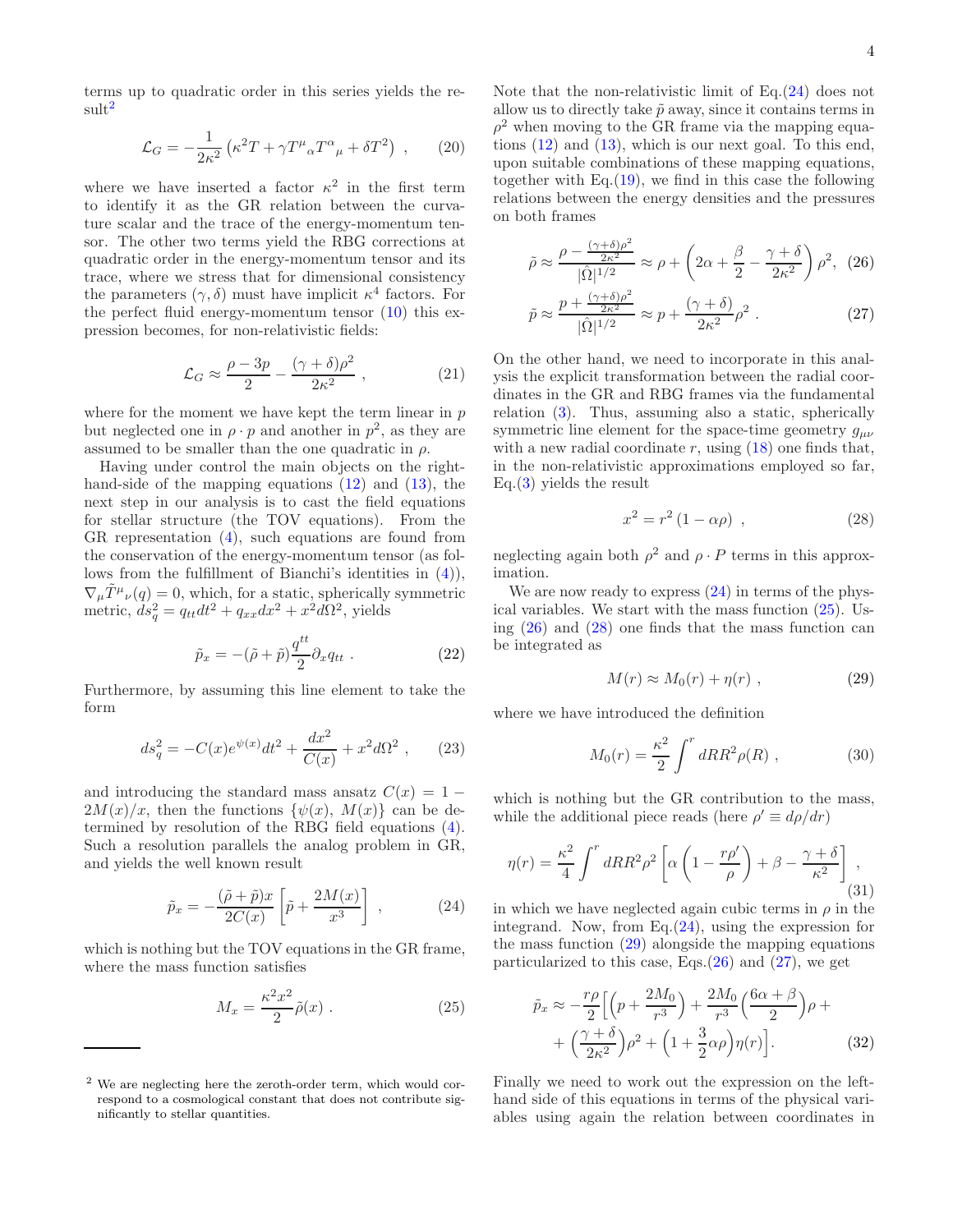both frames, Eq.[\(28\)](#page-3-4). After suitably rearranging terms, we arrive to the final result

<span id="page-4-0"></span>
$$
p_r \approx -\frac{M_0 \rho}{r^2} \Big[ 1 + \frac{pr^3}{2M_0} + \Big( \frac{5\alpha + \beta - \alpha r^2 \rho' / \rho}{2} \Big) \rho \qquad (33)
$$

$$
+ \frac{(\gamma + \delta)r^3}{4\kappa^2 M_0} \left( 1 + 4\rho' / (r\rho^2) \right) \rho^2 + \frac{r^3}{2M_0} \Big( 1 + \frac{3}{2}\alpha \rho \Big) \eta(r) \Big].
$$

This equation fully parameterizes the non-relativistic limit of the RBG family in terms of the coefficients  $(\gamma, \delta)$ , associated to the expansion of the RBG Lagrangian,  $\mathcal{L}_G$ , and the coefficients  $(\alpha, \beta)$ , associated to the expansion of the deformation matrix,  $\Omega^{\mu}{}_{\nu}$ . In GR,  $\alpha = \beta = \gamma = \delta = 0$ and neglecting the pressure term in [\(33\)](#page-4-0) one recovers the Newtonian limit

$$
p_r^{GR} = -\frac{M_0(r)\rho(r)}{r^2} \,, \tag{34}
$$

from which the well known Lane-Emden equation is derived assuming a polytropic fluid and on top of which studies of non-relativistic stars are typically carried out.

The bottom line of this result is that all RBGs, no matter the explicit functional dependencies of their Lagrangian densities, have the same qualitative behaviour in what concerns their non-relativistic limit of stellar structure. This means that, once a particular RBG model is given, a simple expansion of its Lagrangian density in  $(20)$  and of the deformation matrix in  $(17)$ allows us to find the parameters associated to the nonrelativistic regime and, therefore, starting from it different aspects of the physics of non-relativistic stars can be immediately implemented. To this end, one needs to estimate the relative strength of each term contributing to this equation for any kind of such star. Therefore, we first keep in this expression only those terms linear and quadratic in the energy density and linear in the pressure, so we get

<span id="page-4-2"></span>
$$
p_r \approx -\frac{M_0 \rho}{r^2} \left[ 1 + \frac{pr^3}{2M_0} + \left( \frac{5\alpha + \beta - \alpha r^2 \rho'/\rho}{2} \right) \rho + \frac{(\gamma + \delta)r^2 \rho'}{\kappa^2 M_0} \right].
$$
\n(35)

For a non-relativistic star typically the pressure is modeled by using a polytropic equation of state [\[27\]](#page-6-24)

$$
p = K\rho^{\Gamma} \t{,} \t(36)
$$

where the polytropic constant K and index  $\Gamma = 1 + 1/n$ with  $n > 1$  are capable to characterize different types of non-relativistic stars<sup>[3](#page-4-1)</sup>. Therefore, the term in  $p$  can be typically neglected as compared to those in  $\rho$ , and in the non-relativistic limit the approximations  $p \ll \rho, r^3p \ll$  $M, 2M_0/r \ll 1$  hold. Therefore, we shall use formula [\(35\)](#page-4-2) with the constraint above for the discussion on specific examples of RBGs.

#### A. Quadratic  $f(R)$  gravity

The simplest example of an RBG is given by  $f(R)$  theories. Let us consider the well known quadratic (Starobinsky)  $f(R)$  gravity, which is given by the Lagrangian density [\[56\]](#page-6-39)

$$
f(R) = \frac{1}{2\kappa^2} \left( R + \mu R^2 \right) , \qquad (37)
$$

where  $\mu$  is a parameter with dimensions of length squared. For this theory, in the metric-affine formalism it turns out that  $R = -\kappa^2 T$  via the corresponding field equations (whose trace implies that  $Rf_R - 2f = \kappa^2 T$ ), which is the same result as in GR. This allows us to write this Lagrangian in terms of energy density and pressure (in the non-relativistic limit) as

$$
\mathcal{L}_G = \frac{1}{2\kappa^2} f(R) \approx \frac{\rho - 3p}{2} + \frac{\mu \kappa^2 \rho^2}{2} \tag{38}
$$

On the other hand, the deformation matrix in this case reads  $\Omega^{\mu}{}_{\nu} = f_R \delta^{\mu}_{\nu}$ , where  $f_R \equiv df/dR$ , which entails a conformal relation between the space-time and auxiliary metrics. From Eqs. $(26)$  and  $(27)$ , one is equipped with the following relations between energy density and pressure in the GR and RBG frames

$$
\tilde{\rho} = \frac{\rho - \mu \kappa^2 / 4\rho^2}{(1 + \epsilon \kappa^2 \rho)^2} \approx \rho - \frac{7\mu \kappa^2 \rho^2}{2} ,\qquad (39)
$$

$$
\tilde{p} = \frac{p + \mu \kappa^2 / 4\rho^2}{(1 + \epsilon \kappa^2 \rho)^2} \approx p + \frac{\mu \kappa^2 \rho^2}{2} , \qquad (40)
$$

which agrees with the results of  $[57]$ . With these expressions at hand, and from Eqs. $(18)$  and  $(20)$ , it is a simple exercise to see that the parameters  $\alpha = -2\mu\kappa^2$ ,  $\beta =$  $0, \gamma = -\mu \kappa^4, \delta = 0$  and thus Eq.[\(35\)](#page-4-2), neglecting the contribution of the pressure, reads

$$
p_r = -\frac{M_0 \rho}{r^2} \left[ 1 - \mu \kappa^2 (5\rho - r\rho') - \frac{\mu \kappa^2 r^2 \rho'}{M_0} \right] \tag{41}
$$

which is the expression for the non-relativistic limit of quadratic  $f(R)$  gravity with the assumptions above.

#### B. Eddington-inspired Born-Infeld gravity

Another well known example of a RBG employed in the literature is EiBI gravity, given by the action [\[58\]](#page-6-41)

$$
S_{EiBI} = \frac{1}{\epsilon \kappa^2} \int d^4x \left[ \sqrt{|g_{\mu\nu} + \epsilon R_{\mu\nu}|} - \lambda \sqrt{-g} \right] \tag{42}
$$

where  $\epsilon$  is EiBI parameter with dimensions of length squared, and the theory enjoys an effective cosmological constant  $\Lambda_{eff} = \frac{\lambda - 1}{\epsilon}$ . The astrophysical and cosmological phenomenology for this theory and its many extensions was thoroughly discussed in [\[11](#page-6-32)]. The Lagrangian density for EiBI gravity can be conveniently written as

<span id="page-4-3"></span>
$$
\mathcal{L}_{EiBI} = \frac{|\hat{\Omega}|^{1/2} - \lambda}{\epsilon \kappa^2} \,, \tag{43}
$$

<span id="page-4-1"></span><sup>&</sup>lt;sup>3</sup> For equations of state  $p = (Y - 1)\rho$  with  $0 < Y < 1$  the pressure term is of order below than the one in  $\rho$ . However, such equations of interest are not of interest for the physics of these stars and can therefore be neglected in our analysis.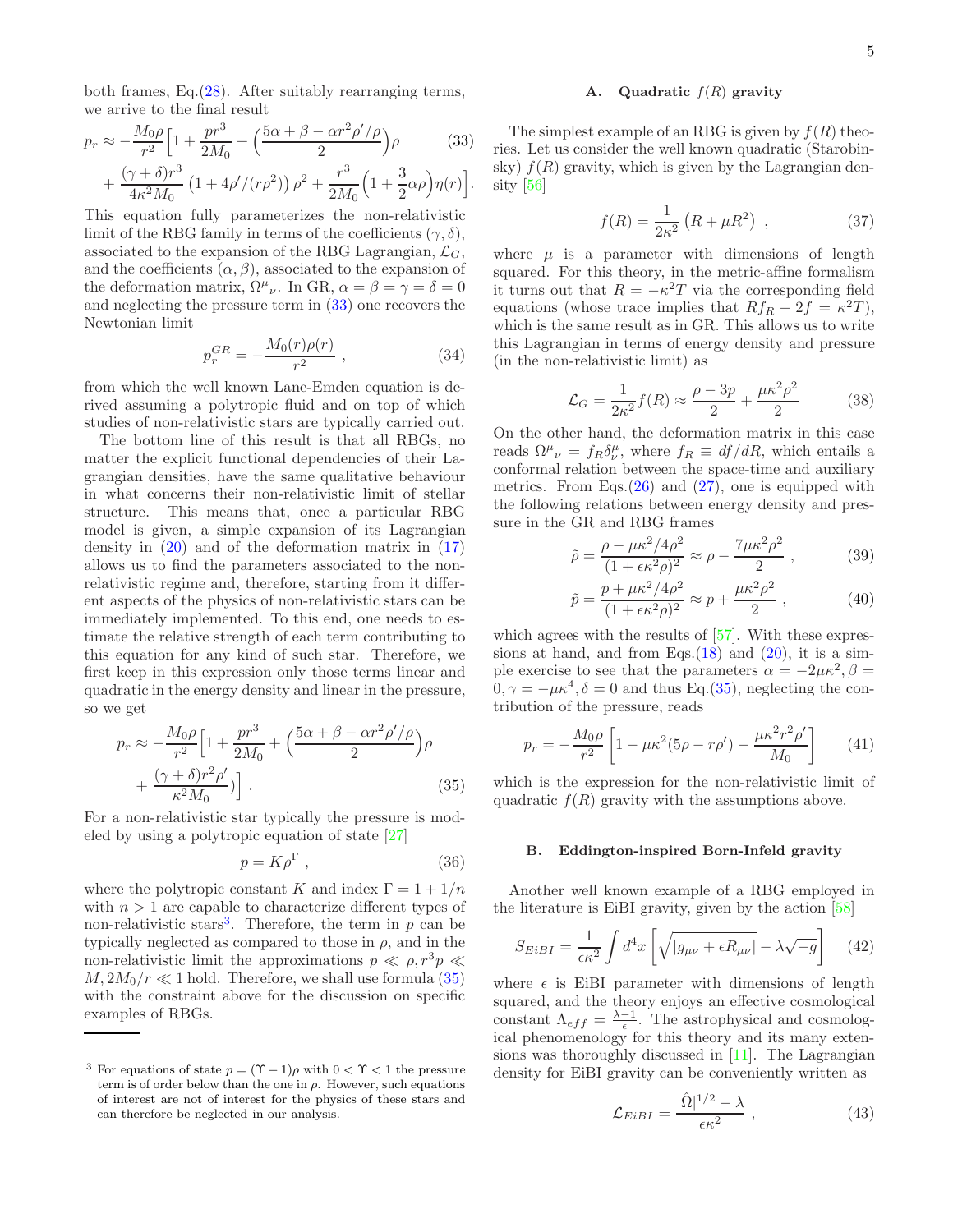while the deformation matrix in this case is implicitly given by the algebraic equation

$$
|\hat{\Omega}|^{1/2} (\Omega^{\mu}{}_{\nu})^{-1} = \lambda \delta^{\mu}_{\nu} - \epsilon \kappa^2 T^{\mu}{}_{\nu} . \tag{44}
$$

In order to solve it, one inserts the expression of the perfect fluid [\(10\)](#page-2-2) and upon resolution and comparison with  $(18)$  one finds (for asymptotically flat configurations,  $\lambda = 1$ ) the parameters  $(\gamma + \delta) = \epsilon \kappa^2/4$  while from Eq.[\(43\)](#page-4-3) one gets that  $\alpha = -\epsilon \kappa^2/2$ ,  $\beta = \epsilon \kappa^2$ . Therefore, upon substitution in Eq.[\(35\)](#page-4-2), we are left with the result

$$
p_r = -\frac{M_0 \rho}{r^2} - \frac{\epsilon \kappa^2 \rho \rho'}{4} + \frac{\epsilon \kappa^2 M_0 (3 - r \rho'/\rho) \rho}{4r^2} , \quad (45)
$$

and then by imposing that  $r \gg 2M_0$  the last term can be neglected and one ends up with the expression reported in Ref.[\[59\]](#page-6-42).

## IV. CONCLUSION AND DISCUSSION

The physics of non-relativistic stars, though comparatively much less explored than their relativistic counterparts (neutron stars), nonetheless offers a viable opportunity to test the predictions and consistency of modified gravity theories with astrophysical observations. It is so because of less severe unknowns on non-gravitational aspects of these stars, since those can be well modeled from a phenomenological perspective via observations. Though fully reliable predictions can only be obtained after incorporating all the physics known to play a relevant role in these objects and require the use of numerical simulations, simple analytical models offer reasonable approximations to some of the most relevant global aspects of the physics of non-relativistic stars.

The above scenario is particularly relevant for those modified theories of gravity yielding modifications of the gravitational field inside astrophysical sources while leaving the vacuum dynamics unaffected (so as to pass solar system experiments). This is a property naturally hold by the family of Ricci-based gravities considered in this work, without any need of implementing screening/chamaleon mechanisms [\[38\]](#page-6-19). Elaborating from the field equations of these theories framed in a representation in terms of an auxiliary metric (its Einstein frame), we have used a recently found mapping between these equations and those of GR, by which both theories are coupled to the same kind of fields but with different functional dependencies on their Lagrangian densities, the explicit form of which is obtained once a specific RBG theory is given. Here we have shown that this mapping allows formal manipulations of the corresponding

field equations simplifying the process to obtain the corresponding non-relativistic limit of the stellar structure equations, somewhat paralleling the well known duality of the Einstein/Jordan frames of the metric  $f(R)$  case. Via this process, the main result of the present work is to show that all RBGs enjoy the same non-relativistic equation, parameterized in terms of four constants associated to the expansion in powers of the energy-momentum of the matter fields of the gravitational Lagrangian and of the deformation matrix realizing the transformation between the space-time and auxiliary metrics.

Many recent works in the field have shown the viability of the non-relativistic stellar limit of modified theories of gravity to obtain specific predictions of these theories that can be accessible via astronomical observations. Prominent among them are the limiting masses between different kinds of dwarf and main-sequence stars [\[31](#page-6-43)– [42](#page-6-23), [46\]](#page-6-28), including some recent challenges to these limiting masses such as the existence of super-Chandrasekhar white dwarfs, whose masses are suggested to be up to two times the standard Chandrasekhar limit [\[60](#page-6-44)[–63](#page-6-45)], a finding that could be explained via modified gravity [\[64\]](#page-6-46). The RBG family of theories and its non-relativistic limit introduced here therefore offer a suitable playground to keep exploring the predictions of theories when supplemented with suitable equations of state and incorporating the additional physical elements needed to reliably model dwarf and main-sequence stars. This would allow to place more stringent constraints on the astrophysical viability of these theories as compared to GR.

## ACKNOWLEDGMENTS

DRG is funded by the Atracción de Talento Investigador programme of the Comunidad de Madrid (Spain) No. 2018-T1/TIC-10431, and acknowledges further support from the Ministerio de Ciencia, Innovación y Universidades (Spain) project No. PID2019-108485GB-I00/AEI/10.13039/501100011033, and the FCT projects No. PTDC/FIS-PAR/31938/2017 and PTDC/FIS-OUT/29048/2017. A. W. is supported by the EU through the European Regional Development Fund CoE program TK133 "The Dark Side of the Universe". This work is supported by the Spanish projects FIS2017-84440-C2-1-P (MINECO/FEDER, EU), PROMETEO/2020/079 (Generalitat Valenciana), and i-COOPB20462 (CSIC), and by the Edital 006/2018 PRONEX (FAPESQ-PB/CNPQ, Brazil, Grant 0015/2019). This article is based upon work from COST Action CA18108, supported by COST (European Cooperation in Science and Technology). DRG and AW thank the Department of Physics and IFIC of the University of Valencia for their hospitality during different stages of the elaboration of this work.